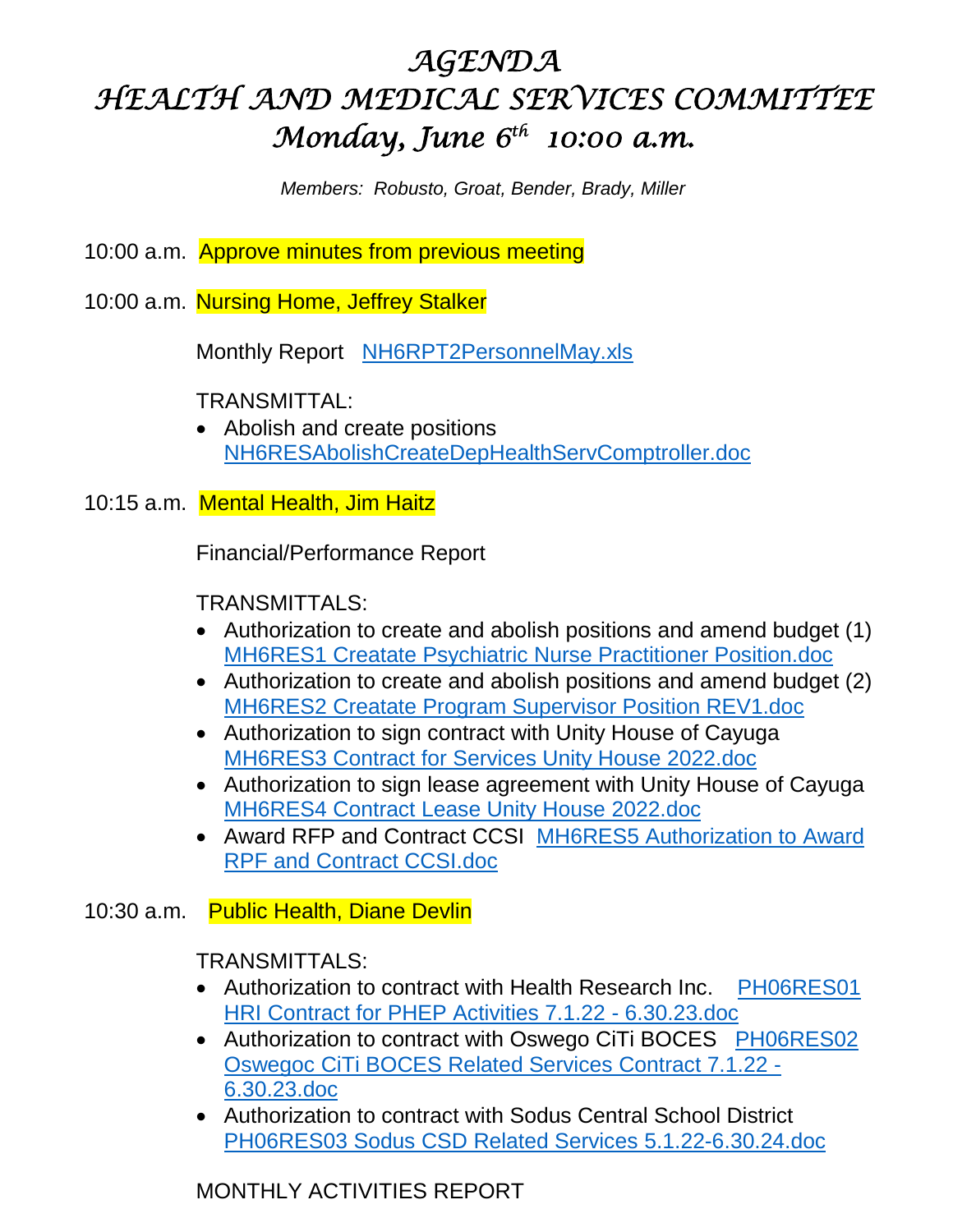|                                                         |                |                | Open Positions 2022 |                |                         |                       |  |  |                                   |          |
|---------------------------------------------------------|----------------|----------------|---------------------|----------------|-------------------------|-----------------------|--|--|-----------------------------------|----------|
| <b>Department</b>                                       | 1/31/22        | 2/28/22        | 3/28/22             | 4/30/22        |                         | 5/30/22 6/30/22 ##### |  |  | 8/31/22 9/30/22 10/31/22 11/30/22 | 12/31/22 |
| <b>Administration</b>                                   |                |                |                     |                |                         |                       |  |  |                                   |          |
|                                                         |                |                |                     |                |                         |                       |  |  |                                   |          |
| Receptionist, PT                                        | 1              | 1              | 1                   | $\overline{c}$ | 1                       |                       |  |  |                                   |          |
| <b>Clerk Typist Sub</b>                                 | 1              | 1              | 1                   | 1              | 1                       |                       |  |  |                                   |          |
|                                                         |                |                |                     |                |                         |                       |  |  |                                   |          |
| Fiscal                                                  |                |                |                     |                |                         |                       |  |  |                                   |          |
| <b>Finance Clerk</b>                                    |                |                |                     | $\overline{c}$ | $\overline{\mathbf{c}}$ |                       |  |  |                                   |          |
| <b>Purchasing Clerk</b>                                 | 1              | 1              | o                   | 0              | O                       |                       |  |  |                                   |          |
|                                                         |                |                |                     |                |                         |                       |  |  |                                   |          |
| <b>Residential Services</b>                             |                |                |                     |                |                         |                       |  |  |                                   |          |
| <b>Admission Coordinator</b>                            |                |                | 1                   | 0              | 0                       |                       |  |  |                                   |          |
| <b>Clerk Typist</b>                                     |                |                | 1                   | 0              | O                       |                       |  |  |                                   |          |
| Resident Attendant, PT                                  | 1              | 1              | 1                   | 1              | 1                       |                       |  |  |                                   |          |
| <b>Activity Aide, FT</b>                                | 1              | 1              | 1                   | 1              | 1                       |                       |  |  |                                   |          |
| Activity Aide, PT                                       | 1              | 1              | 1                   | 1              | 1                       |                       |  |  |                                   |          |
|                                                         |                |                |                     |                |                         |                       |  |  |                                   |          |
| <b>Nursing</b>                                          | $\overline{a}$ |                |                     |                |                         |                       |  |  |                                   |          |
| RN Supervisor, FT                                       |                | $\overline{a}$ | $\mathbf{1}$        | 1              | 1                       |                       |  |  |                                   |          |
| RN Supervisor, Sub                                      | 3              | 3              | 3                   | $\overline{c}$ | $\overline{c}$          |                       |  |  |                                   |          |
| RN, FT                                                  |                | 1              | 1                   | $\overline{2}$ | $\overline{2}$          |                       |  |  |                                   |          |
| RN, Sub                                                 | 3              | $\overline{2}$ | 3                   | 3              | 3                       |                       |  |  |                                   |          |
| LPN, FT                                                 | 10             | 10             | 10                  | 13             | 12                      |                       |  |  |                                   |          |
| LPN, PT                                                 | $\overline{c}$ | $\Omega$       | $\mathbf{0}$        | $\overline{0}$ | 1                       |                       |  |  |                                   |          |
| LPN, Sub                                                | $\overline{a}$ | $\overline{2}$ | $\mathbf{1}$        | 4              | $\mathbf{1}$            |                       |  |  |                                   |          |
| CNA, FT                                                 | 28             | 30             | 28                  | 29             | 29                      |                       |  |  |                                   |          |
| CNA,PT                                                  | 11             | 12             | 11                  | 10             | 8                       |                       |  |  |                                   |          |
| CNA.Sub                                                 | 3              | o              | $\overline{2}$      | $\overline{2}$ | 1                       |                       |  |  |                                   |          |
| Total:                                                  | 71             | 68             | 67                  | 74             | 67                      |                       |  |  |                                   |          |
| Total positions 2022 (FT, PT, Sub) = 237                |                |                |                     |                |                         |                       |  |  |                                   |          |
| Total employed as of 4/30/2022= 162                     |                |                |                     |                |                         |                       |  |  |                                   |          |
| Employee Turnover 3 mo. (2/1/2022 - 4/30/2022) = 26/162 | 16%            |                |                     |                |                         |                       |  |  |                                   |          |
| Employee 6 mo Retention (11/1/2021-4/30/2022) = 24/43   | 56%            |                |                     |                |                         |                       |  |  |                                   |          |
| (19 left, 24 still employed)= total 43                  |                |                |                     |                |                         |                       |  |  |                                   |          |
| Employee 2 yr Retention (5/1/2020 - 4/30/2022) = 46/90  | 51%            |                |                     |                |                         |                       |  |  |                                   |          |
| (44 left, 46 still employed) = total 90                 |                |                |                     |                |                         |                       |  |  |                                   |          |
| May's Hires:                                            |                |                |                     |                |                         |                       |  |  |                                   |          |
| 3 LPN sub, 3 CNA FT, 2 CNA PT, 2 CNA sub, 1 Recept PT   |                |                |                     |                |                         |                       |  |  |                                   |          |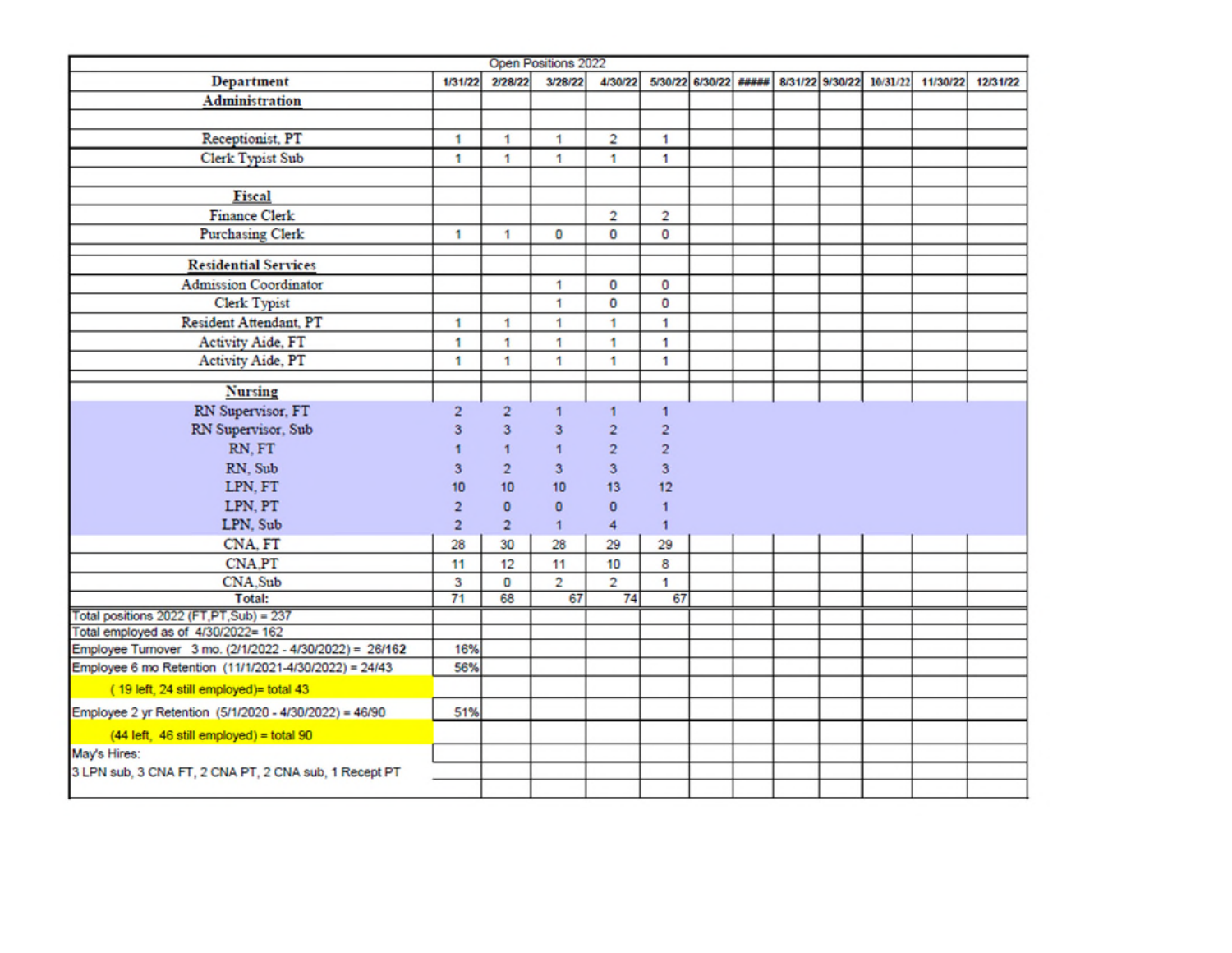### **RESOLUTION TRANSMITTAL**

| Committee No. 6                                                                                                                                                                                                                                                                                                                                                                                                                                                                                                                                                                                                                                                                                                                                                                                                                                                                                                                                                                                                                                                                                                                                                                                                                       | Date: 6/6/2022                                                                                                                                                                             | Committee Chair: Frank Robusto<br>Department Head: Jeffrey Stalker |  |  |  |  |  |  |  |
|---------------------------------------------------------------------------------------------------------------------------------------------------------------------------------------------------------------------------------------------------------------------------------------------------------------------------------------------------------------------------------------------------------------------------------------------------------------------------------------------------------------------------------------------------------------------------------------------------------------------------------------------------------------------------------------------------------------------------------------------------------------------------------------------------------------------------------------------------------------------------------------------------------------------------------------------------------------------------------------------------------------------------------------------------------------------------------------------------------------------------------------------------------------------------------------------------------------------------------------|--------------------------------------------------------------------------------------------------------------------------------------------------------------------------------------------|--------------------------------------------------------------------|--|--|--|--|--|--|--|
|                                                                                                                                                                                                                                                                                                                                                                                                                                                                                                                                                                                                                                                                                                                                                                                                                                                                                                                                                                                                                                                                                                                                                                                                                                       | Authorization to Abolish Full Time Finance Clerk Position and Create and Fill the Position of a Full Time Deputy Health<br>Services Comptroller position for the Wayne County Nursing Home |                                                                    |  |  |  |  |  |  |  |
| WHEREAS, the full time Finance Clerk position has been vacant since 2022; and<br>WHEREAS, the Business Office is in the process of re-organizing positions and it has been determined that the<br>Finance Clerk position is no longer required; and<br>WHEREAS, the nursing home would benefit from a full time Deputy Health Services Comptroller position; and<br>WHEREAS, it has been determined that abolishing the Finance Clerk full time position and creating a full time<br>Deputy Health Services Comptroller position will better serve the nursing home; and<br>WHEREAS, the proposed hourly rate for Deputy Health Services Comptroller would be at a grade 6 in<br>accordance with the CSEA agreement; and<br>WHEREAS, sufficient budget appropriations are available in the 2022 Nursing Home's budget, not requiring an<br>amendment to the 2022 budget for this change to occur; now, therefore, be it<br>RESOLVED, that the full time Finance Clerk position (grade 13, CSEA Contract) is hereby abolished effective<br>immediately; and be it further<br>RESOLVED, that the position of full time Deputy Health Services Comptroller be created within the Managerial<br>Confidential pay plan structure, Grade 6. |                                                                                                                                                                                            |                                                                    |  |  |  |  |  |  |  |
| Budgeted: yes ___ no_X__ Proposed Cost: ____0___ Reimbursed Amount ______ County cost ___0_______                                                                                                                                                                                                                                                                                                                                                                                                                                                                                                                                                                                                                                                                                                                                                                                                                                                                                                                                                                                                                                                                                                                                     |                                                                                                                                                                                            |                                                                    |  |  |  |  |  |  |  |
| Departmental transfer \$______________ from Account No. _______________ to Account No. ______________                                                                                                                                                                                                                                                                                                                                                                                                                                                                                                                                                                                                                                                                                                                                                                                                                                                                                                                                                                                                                                                                                                                                 |                                                                                                                                                                                            |                                                                    |  |  |  |  |  |  |  |
|                                                                                                                                                                                                                                                                                                                                                                                                                                                                                                                                                                                                                                                                                                                                                                                                                                                                                                                                                                                                                                                                                                                                                                                                                                       |                                                                                                                                                                                            |                                                                    |  |  |  |  |  |  |  |
|                                                                                                                                                                                                                                                                                                                                                                                                                                                                                                                                                                                                                                                                                                                                                                                                                                                                                                                                                                                                                                                                                                                                                                                                                                       |                                                                                                                                                                                            |                                                                    |  |  |  |  |  |  |  |
|                                                                                                                                                                                                                                                                                                                                                                                                                                                                                                                                                                                                                                                                                                                                                                                                                                                                                                                                                                                                                                                                                                                                                                                                                                       |                                                                                                                                                                                            |                                                                    |  |  |  |  |  |  |  |
| Standing Committee: Ayes ______ Nays ______ Date: ___________ Signature: __________________________                                                                                                                                                                                                                                                                                                                                                                                                                                                                                                                                                                                                                                                                                                                                                                                                                                                                                                                                                                                                                                                                                                                                   |                                                                                                                                                                                            |                                                                    |  |  |  |  |  |  |  |
|                                                                                                                                                                                                                                                                                                                                                                                                                                                                                                                                                                                                                                                                                                                                                                                                                                                                                                                                                                                                                                                                                                                                                                                                                                       |                                                                                                                                                                                            |                                                                    |  |  |  |  |  |  |  |
| Referred to:                                                                                                                                                                                                                                                                                                                                                                                                                                                                                                                                                                                                                                                                                                                                                                                                                                                                                                                                                                                                                                                                                                                                                                                                                          |                                                                                                                                                                                            |                                                                    |  |  |  |  |  |  |  |
|                                                                                                                                                                                                                                                                                                                                                                                                                                                                                                                                                                                                                                                                                                                                                                                                                                                                                                                                                                                                                                                                                                                                                                                                                                       |                                                                                                                                                                                            |                                                                    |  |  |  |  |  |  |  |
|                                                                                                                                                                                                                                                                                                                                                                                                                                                                                                                                                                                                                                                                                                                                                                                                                                                                                                                                                                                                                                                                                                                                                                                                                                       |                                                                                                                                                                                            |                                                                    |  |  |  |  |  |  |  |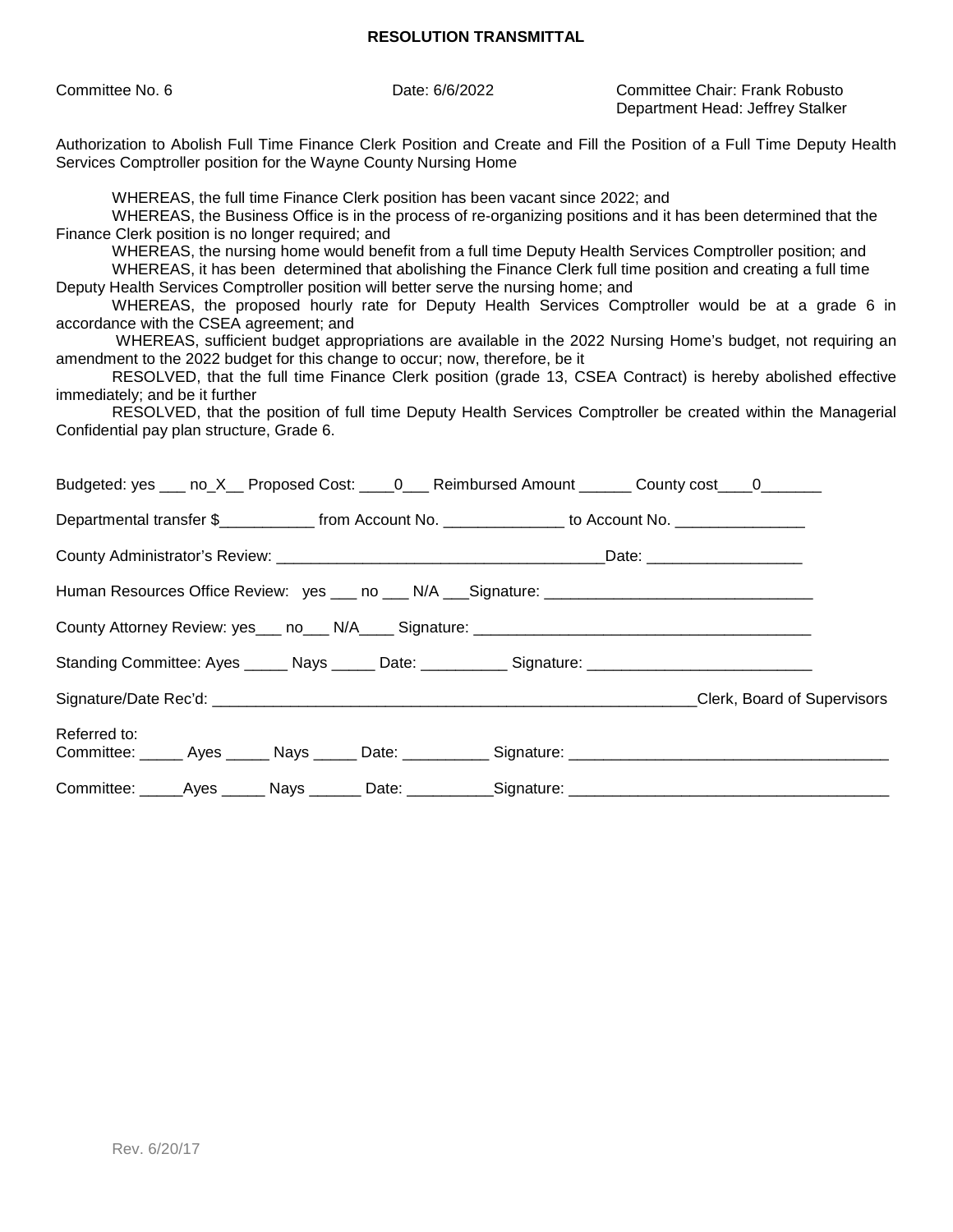Department Head: James Haitz

#### **AUTHORIZATION FOR THE MENTAL HEALTH DEPARTMENT TO CREATE ONE PSYCHIATRIC NURSE PRACTITIONER FULL-TIME POSITION, AND ABOLISH ONE NURSE PRACTITIONER PART-TIME POSITION & ABOLISH ONE PSYCHIATRIST PART-TIME POSITION, AND AMEND THE 2022 BUDGET**

WHEREAS, the Mental Health Department currently has a high volume of children & adolescents and adult patients who are in need of psychiatric medical treatment and medication management services; and

WHEREAS, the department as a result of the professional staff shortage crisis, has experienced significant difficulty in recruiting and filling various licensed professional positions, including medical staff, and the situation has resulted in a significant strain on the daily operations of the department including medical psychiatric services related to patient care; and

WHEREAS, given the Director of Mental Health has the opportunity to hire an internal candidate who is graduating and becoming credentialed as a Psychiatric Nurse Practitioner and who is trained in treating both children, adolescents, and adults; and

WHEREAS, this position will be funded with funds that are sufficiently available in the department's personal services budget and as a result of abolishing a part-time nurse practitioner position as well as part-time psychiatrist position, and will result in additional budgetary savings from this change; and

WHEREAS, in addition, this position will generate sufficient revenue from fees for services to cover the costs associated with the position; and

WHEREAS, the Director of Mental Health has reviewed this request with the County Administrator and the Human Resource Director, and is requesting that the Board authorize the creation of a full-time Psychiatric Nurse Practitioner position and set the annual salary at \$104,500., which is the current and appropriate comparable rate for other like positions in the department, and this rate has been approved by the Human Resource Director; and

WHEREAS, the County Administrator has also reviewed and approved this proposal; therefore, be it

RESOLVED, that Board of Supervisors authorizes that one part-time nurse practitioner position be abolished and one part-time psychiatrist position be abolished; and one full-time Confidential Management Position in title of Psychiatric Nurse Practitioner full-time be created in the Mental Health Department, and that the salary for this position be set at \$104,500 annually, and that the Mental Health Director is authorized to hire and fill this position; and be it further

RESOLVED, the Treasurer is authorized to make the following 2022 Budget amendments which will be sufficient to fund the position for the remainder of 2022:

#### **Account No. A4300 – Behavioral Health:**

(Appropriations) \$39,744 from 51529.M8350 Nurse Practitioner \$39,744 to 51518.M2110 Psychiatric Nurse Practitioner

| Budgeted: yes _X__ no _____ Proposed Cost: \$39,744 Reimbursed Amount: \$39,744 County cost: none                    |  |  |                                                                                                                       |
|----------------------------------------------------------------------------------------------------------------------|--|--|-----------------------------------------------------------------------------------------------------------------------|
|                                                                                                                      |  |  | Departmental transfer \$________________________ from Account No. ____________________ to Account No. _______________ |
|                                                                                                                      |  |  |                                                                                                                       |
|                                                                                                                      |  |  |                                                                                                                       |
|                                                                                                                      |  |  |                                                                                                                       |
| Standing Committee: Ayes ______ Nays ______ Date: ____________ Signature: ___________________________________        |  |  |                                                                                                                       |
|                                                                                                                      |  |  | Clerk, Board of Supervisors                                                                                           |
| Referred to:<br>Committee: _____ Ayes _____ Nays _____ Date: __________ Signature: _________________________________ |  |  |                                                                                                                       |
| Committee: _____Ayes ______ Nays _______ Date: ___________Signature: ______________________________                  |  |  |                                                                                                                       |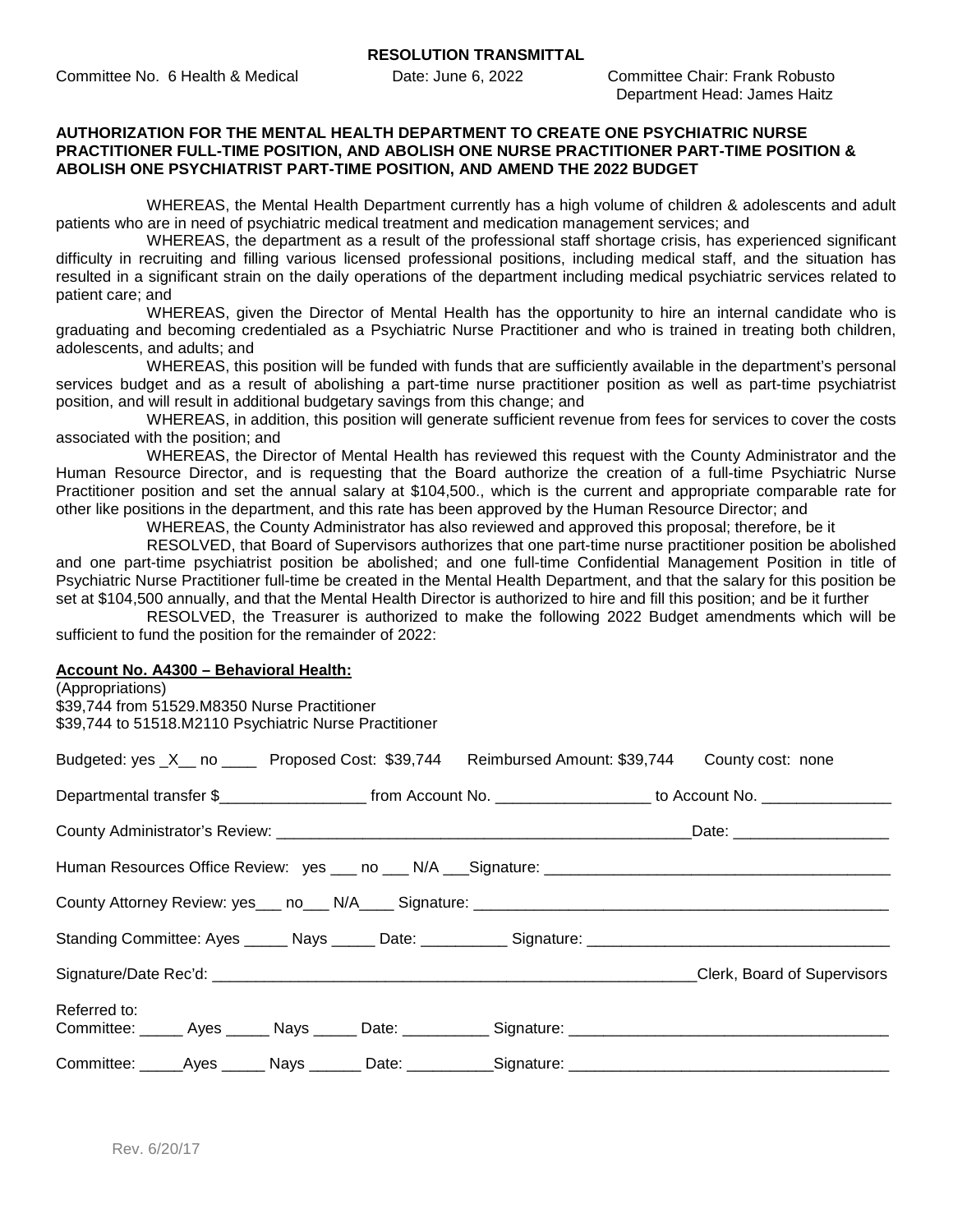Committee No. 6 Health & Medical Date: June 6, 2022 Committee Chair: Frank Robusto

Department Head: James Haitz

#### **AUTHORIZATION FOR THE MENTAL HEALTH DEPARTMENT TO CREATE ONE PROGRAM SUPERVISOR FULL-TIME POSITION, AND ABOLISH ONE STAFF SOCIAL WORKER FULL-TIME POSITION & ABOLISH ONE STAFF SOCIAL WORKER PART-TIME POSITION, AND AMEND THE 2022 BUDGET**

WHEREAS, the Mental Health Department currently has several programs which have grown and expanded over the years, including the Early Recognition Screening Program for Children, the Suicide Prevention Coalition, the School Based Mental Health Satellite Clinic Program (with 31 clinics), and our Marketing & Public Relations and Community Education Programs; and

WHEREAS, the individual who has been assigned to these programs areas over the years has steadily taken on a role of increased responsibilities related to the independent oversight of these programs and includes a higher level of work related functions such as planning, program management, budget management, and supervisory tasks related to programming and staff, and this individual reports directly to the Director, and they are currently working beyond the scope of their role as a staff social worker, and the programs require this high level of supervisory oversight and management; and

WHEREAS, the Director of Mental Health would like to create a Program Supervisor position in order to appropriately coincide the proper title & position with the current level of responsibility associated with this role; and

WHEREAS, the Director has the opportunity to hire an internal candidate who is currently functioning in this capacity and who is well trained and experienced, and performing exceptionally in this role; and

WHEREAS, this position will be funded with funds that are sufficiently available in the department's personal services budget and as a result of abolishing a full-time staff social worker position as well as part-time staff social worker position, and will result in additional budgetary savings from this change; and

WHEREAS, in addition, this position will generate revenue from fees for services, grants and state aid to cover the costs associated with the position; and

WHEREAS, the Director of Mental Health has reviewed this request with the County Administrator and the Human Resource Director, and is requesting that the Board authorize the creation of a full-time Program Supervisor position, Managerial Confidential Grade 8, and set an annual salary at \$71,167.00; and

WHEREAS, the County Administrator and Human Resource Director have reviewed and approved this proposal; therefore, be it

RESOLVED, that Board of Supervisors authorizes that one full-time Staff Social Worker position be abolished and one part-time Staff Social Worker position be abolished; and one full-time Confidential Management Position in title of Program Supervisor full-time be created in the Mental Health Department, and that the Mental Health Director is authorized to hire and fill this position effective June 24, 2022; and be it further

RESOLVED, the Treasurer is authorized to make the following 2022 Budget amendments which will be sufficient to fund the position for the remainder of 2022:

#### **Account No. A4300 – Behavioral Health:**

| (Appropriations)<br>\$37,000 from 51322.M2100 Staff Social Worker<br>\$37,000 to 51405.M8200 Program Supervisor      |                             |
|----------------------------------------------------------------------------------------------------------------------|-----------------------------|
| Budgeted: yes _X__ no _____ Proposed Cost: \$37,000 Reimbursed Amount: \$37,000 County cost: none                    |                             |
| Departmental transfer \$_________________________ from Account No. ____________________ to Account No. _____________ |                             |
|                                                                                                                      |                             |
|                                                                                                                      |                             |
|                                                                                                                      |                             |
|                                                                                                                      |                             |
|                                                                                                                      | Clerk, Board of Supervisors |
| Referred to:                                                                                                         |                             |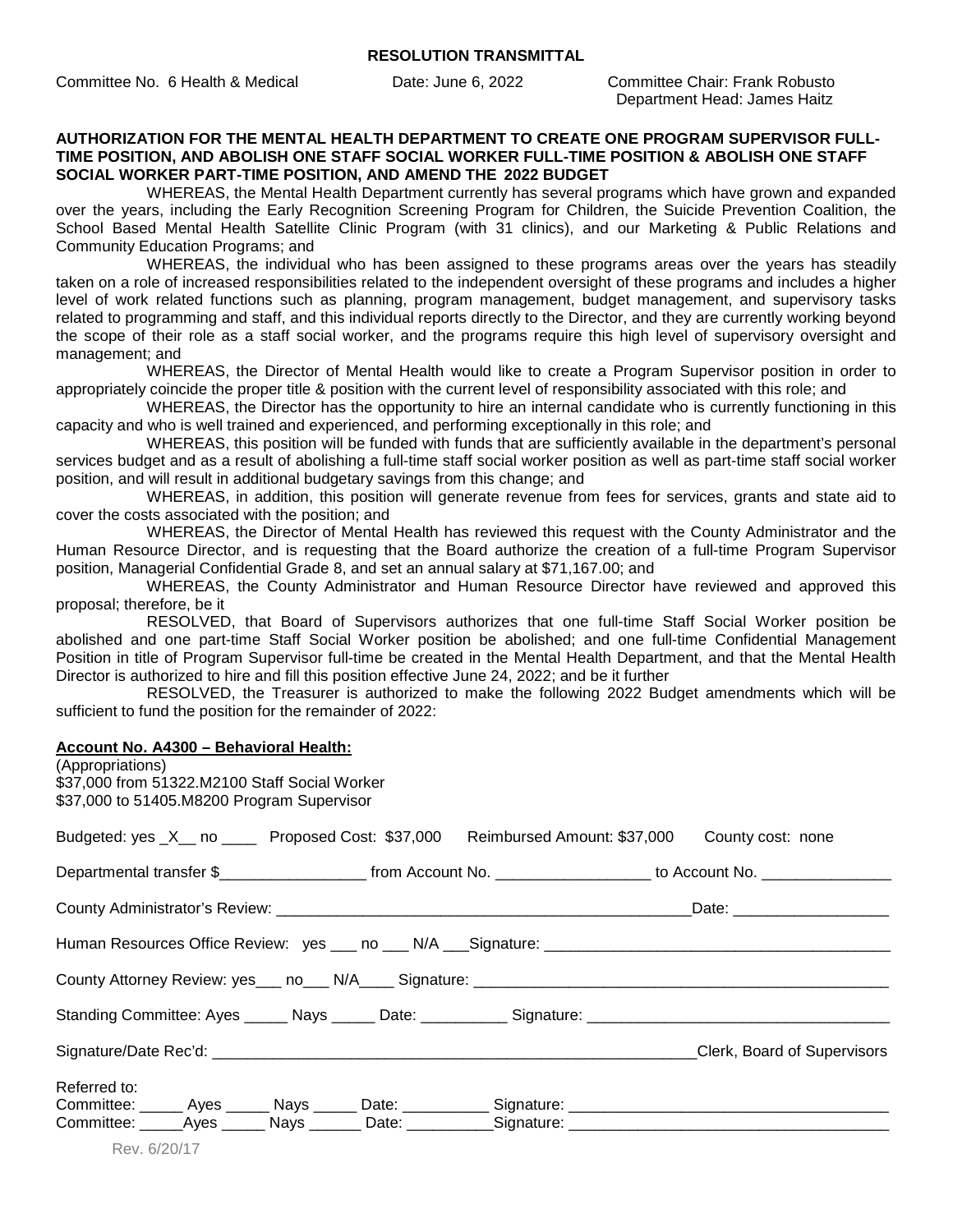Department Head: James Haitz

#### **Authorization to the Mental Health Department to Renew its Annual Service Contract with Unity House of Cayuga**

WHEREAS, the Mental Health Department wishes to renew its annual contract for services with the following organization for the purposes of the continued provision of mental hygiene related services and for disbursement of New York State and/or Wayne County funding in the following amount:

**Unity House of Cayuga** \$115,269 (State);

now, therefore, be it

RESOLVED, that the Chairman of the Board is authorized to sign a renewal contract with Unity House of Cayuga in the amount not to exceed \$115,269 for the provision of mental hygiene services for the period January 1, 2022 to December 31, 2022, and not to exceed the listed funding amount in accordance with the 2022 State funding award amount, including any county funding as noted, and also any plus/minus adjusted amount based on prior year state funding closeout reconciliations, and the contract being subject to the County Attorney's review as to form and content.

| Budgeted: yes _X_ no___ Proposed Cost: \$115,269 Reimbursed Amount: \$115,269 County cost____0______                 |  |  |                             |
|----------------------------------------------------------------------------------------------------------------------|--|--|-----------------------------|
| Departmental transfer \$________________________ from Account No. A4322.54685 to Account No. _________________       |  |  |                             |
|                                                                                                                      |  |  |                             |
|                                                                                                                      |  |  |                             |
| County Attorney Review: yes___ no___ N/A____ Signature: _________________________                                    |  |  |                             |
|                                                                                                                      |  |  |                             |
|                                                                                                                      |  |  | Clerk, Board of Supervisors |
| Referred to:<br>Committee: ______ Ayes ______ Nays ______ Date: ___________ Signature: _____________________________ |  |  |                             |
| Committee: _____Ayes ______ Nays _______ Date: ___________Signature: _______________________________                 |  |  |                             |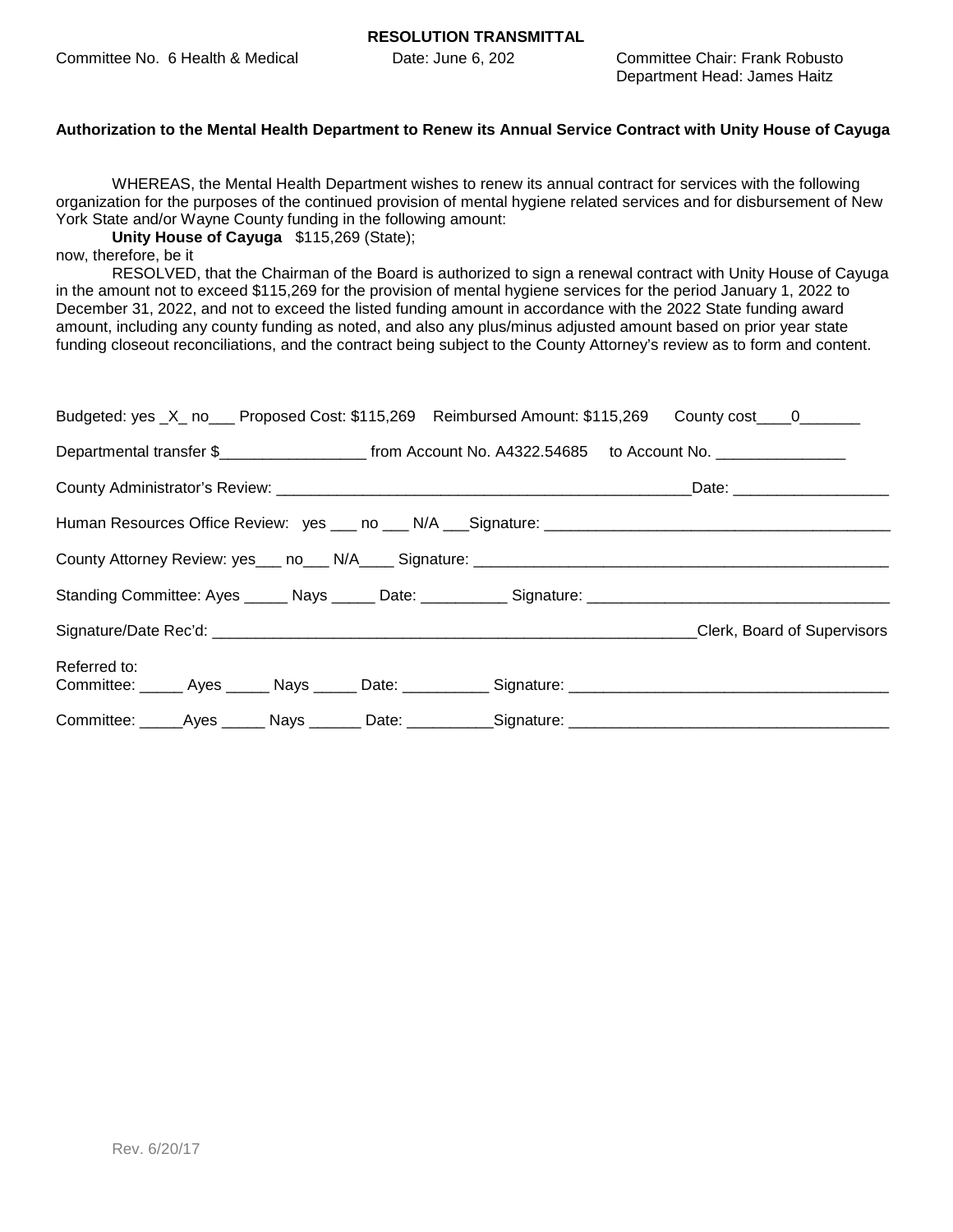Committee No. 6 Health & Medical Date: June 6, 2022 Committee Chair: Frank Robusto

Department Head: James Haitz

#### **Authorization to the Mental Health Department & Wayne Behavioral Health Network (WBHN) to Renew the Annual Contract with Unity House for Rental Lease Agreement**

WHEREAS, Unity House of Cayuga County and WBHN continue to collaborate in the provision of services to mutually shared clients; and

WHEREAS, Unity House and WBHN each find it mutually beneficial to work in close proximity to one another to enhance coordination of such services; and

WHEREAS, this arrangement is desired to be continued by both agencies; now, therefore be it

RESOLVED that the Chairman of the Wayne County Board of Supervisors is authorized to sign & renew a lease agreement for the period of January 1, 2022 to December 31, 2022 subject to County Attorney's approval as to form and content, by and between Wayne Behavioral Health Network and Unity House of Cayuga County for 233.625 sq. ft. of space (1 designated office) at WBHN Offices at 1519 Nye Road, Lyons NY, for a monthly charge of \$425.00 due on the 1<sup>st</sup> of each month; and be it further

RESOLVED, that the following charges will be in addition to the monthly lease fee: Unity House will be charged and billed for fees for telephone services and tolls to their exclusive extension in the office space that they occupy, at the actual monthly cost charged to WBHN by the IT Dept; and be it further

RESOLVED, that faxing services will be charged and billed at a rate of \$.25-cents per page and copying usage be charged and billed at a rate of \$.05-cents per page.

|                                                                                                               |  | Budgeted: yes _v'_ no___ Proposed Cost: ____0_______ Reimbursed Amount: \$5100 + fees County cost ____0_____                             |
|---------------------------------------------------------------------------------------------------------------|--|------------------------------------------------------------------------------------------------------------------------------------------|
|                                                                                                               |  | Departmental transfer \$________________________________from Account No. ____________________________ to Account No. ___________________ |
|                                                                                                               |  |                                                                                                                                          |
|                                                                                                               |  |                                                                                                                                          |
| County Attorney Review: yes___ no___ N/A____ Signature: _________________________                             |  |                                                                                                                                          |
| Standing Committee: Ayes ______ Nays ______ Date: ____________ Signature: ___________________________________ |  |                                                                                                                                          |
|                                                                                                               |  | Clerk, Board of Supervisors                                                                                                              |
| Referred to:<br>Committee: Ayes Nays Date: Signature: Committee: Ayes Ayes Nays Date:                         |  |                                                                                                                                          |
| Committee: _____Ayes ______ Nays _______ Date: ___________Signature: _______________________________          |  |                                                                                                                                          |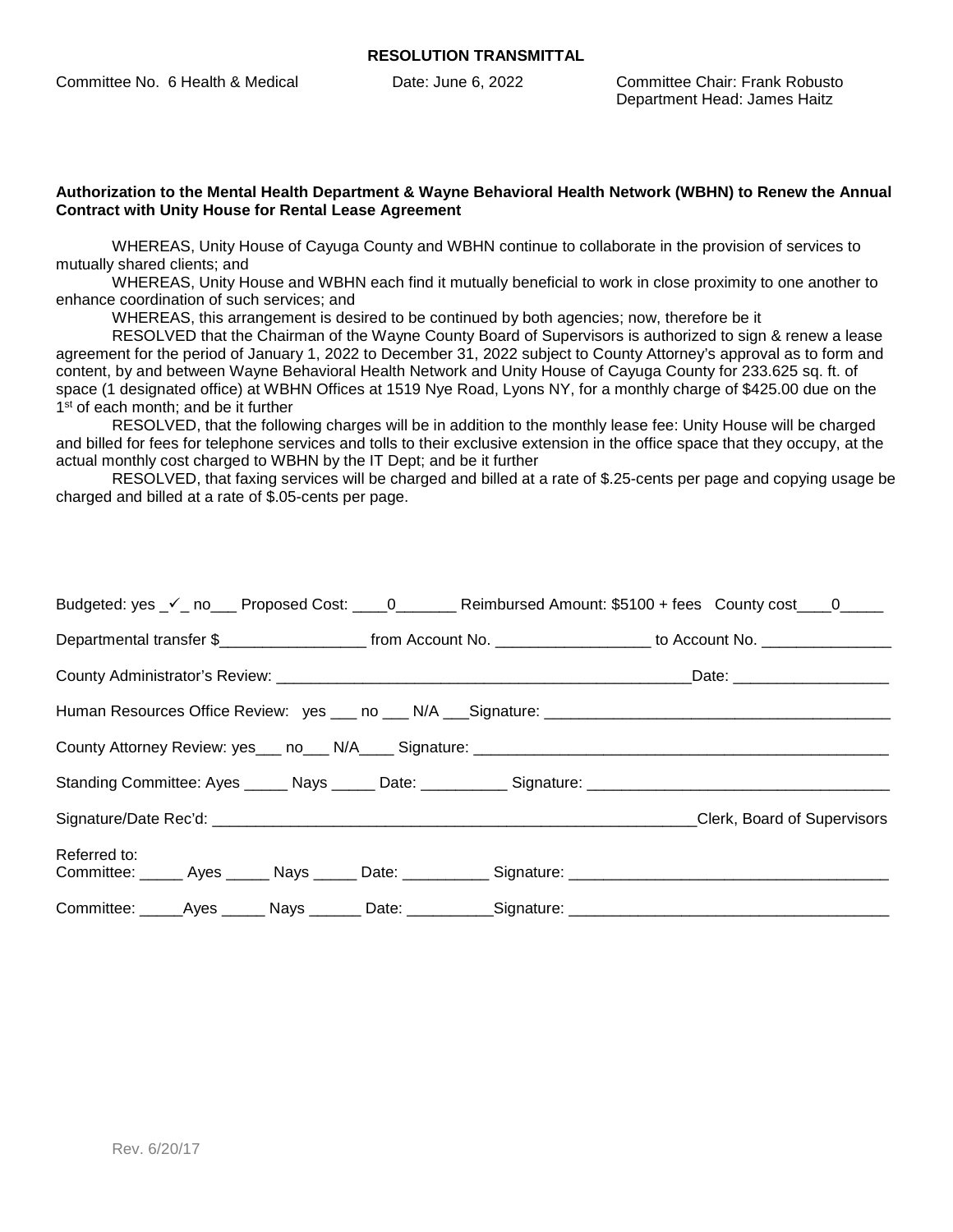Department Head: James Haitz

#### **AUTHORIZATION TO AWARD RFP AND CONTRACT FOR MENTAL HEALTH-BEHAVIORAL HEALTH FINANCIAL ANALYST-FISCAL OFFICER SERVICES**

WHEREAS, In accordance with the Wayne County Purchasing Policy an RFP was issued for Mental Health-Behavioral Health Financial Analyst-Fiscal Officer Services; and

WHEREAS, responses to the RFP were opened on April 21, 2022 with proposals received from Coordinated Care Services, Inc.; and

WHEREAS, the proposals have been reviewed by the Director of Mental Health, the Deputy Director of Mental Health, and the Quality Assurance-Quality Improvement Coordinator for Mental Health and evaluated using published RFP criteria; and

WHEREAS, the review committee evaluated the sole proposal submitted by Coordinated Care Services, Inc., and the reviewers individually completed and submitted a scoring criteria form, based upon the proposal materials submitted by the vendor; and

WHEREAS, scoring categories included service cost, vendor experience in providing similar services, references, qualifications of the teams personnel and experience, the project understanding and work plan; and

WHEREAS, the following details the proposed cost offer as well as the total scores received by the evaluation committee for each vendor, out of 150 total possible points; and

Coordinated Care Services, Inc.

Cost Price Offer \$26,000 each year annually for a 3 year period (36 months). Total Score Received/150 pts: 148pts.

WHEREAS, as a result of the combined score totals from each evaluator, the review committee recommends that Coordinate Care Services, Inc., offering is deemed in the best interest of the county; now, therefore be it,

RESOLVED, that the Wayne County Board of Supervisors hereby accepts the proposal submitted by Coordinated Care Services, Inc.; and be it further

RESOLVED, that the Chairman of the Board of Supervisors is hereby authorized to execute a contract on behalf of the County of Wayne, subject to the County Attorney's approval as to form and content, with Coordinated Care Services, Inc., for the amount of \$26,000 annually for a 3 year contract period July 1, 2022 through June 30, 2025.

| Budgeted: yes _X__ no _____ Proposed Cost: \$26,000 Reimbursed Amount: \$26,000 County cost: none                    |  |  |                             |
|----------------------------------------------------------------------------------------------------------------------|--|--|-----------------------------|
|                                                                                                                      |  |  |                             |
|                                                                                                                      |  |  |                             |
|                                                                                                                      |  |  |                             |
|                                                                                                                      |  |  |                             |
|                                                                                                                      |  |  |                             |
|                                                                                                                      |  |  | Clerk, Board of Supervisors |
| Referred to:<br>Committee: ______ Ayes ______ Nays ______ Date: ___________ Signature: _____________________________ |  |  |                             |
| Committee: ______Ayes ______ Nays ________Date: ___________Signature: ______________________________                 |  |  |                             |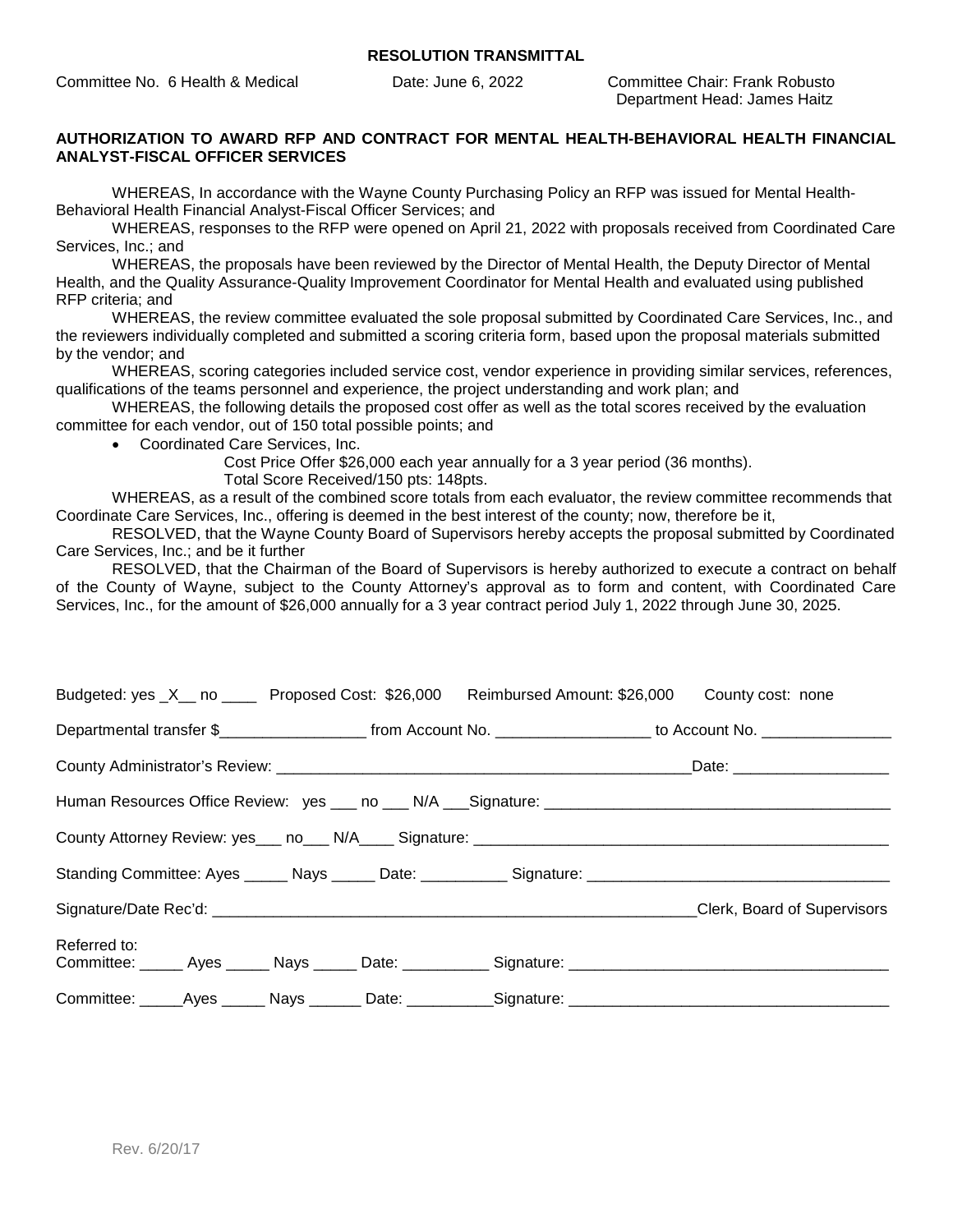#### **RESOLUTION TRANSMITTAL**

Committee No. 6 Date: 6/6/22 Committee Chair: Frank Robusto Department Head: Diane M. Devlin

AUTHORIZATION TO CONTRACT WITH HEALTH RESEARCH, INC FOR WAYNE COUNTY PUBLIC HEALTH TO PERFORM PUBLIC HEALTH EMERGENCY PREPAREDNESS ACTIVITIES

WHEREAS, Wayne County Public Health (WCPH) is required by the New York State Department of Health (NYSDOH) to perform Public Health Emergency Preparedness activities; and

WHEREAS, funding for such activities comes from Health Research, Inc (HRI); and

WHEREAS, WCPH's current contract with HRI expires on June 30, 2022 and HRI has sent a contract renewal for the period of July 1, 2022 to June 30, 2023 for an amount not to exceed \$81,835; now, therefore, be it

RESOLVED, that the Chairman of the Board of Supervisors is hereby authorized to sign a contract, along with any future contract amendments, with Health Research, Inc. for WCPH to perform Public Health Emergency Preparedness activities, for the period of July 1, 2022 to June 30, 2023, for an amount not to exceed \$81,835, subject to the approval of the County Attorney as to form and content.

|              |  | Budgeted: yes _X_ no___ Proposed Cost: _\$81,835 Reimbursed Amount \$81,835 ___ County cost ___ 0______ |                             |
|--------------|--|---------------------------------------------------------------------------------------------------------|-----------------------------|
|              |  |                                                                                                         |                             |
|              |  |                                                                                                         |                             |
|              |  |                                                                                                         |                             |
|              |  |                                                                                                         |                             |
|              |  |                                                                                                         |                             |
|              |  |                                                                                                         | Clerk, Board of Supervisors |
| Referred to: |  |                                                                                                         |                             |
|              |  | Committee: _____Ayes ______ Nays _______ Date: ___________Signature: ______________________________     |                             |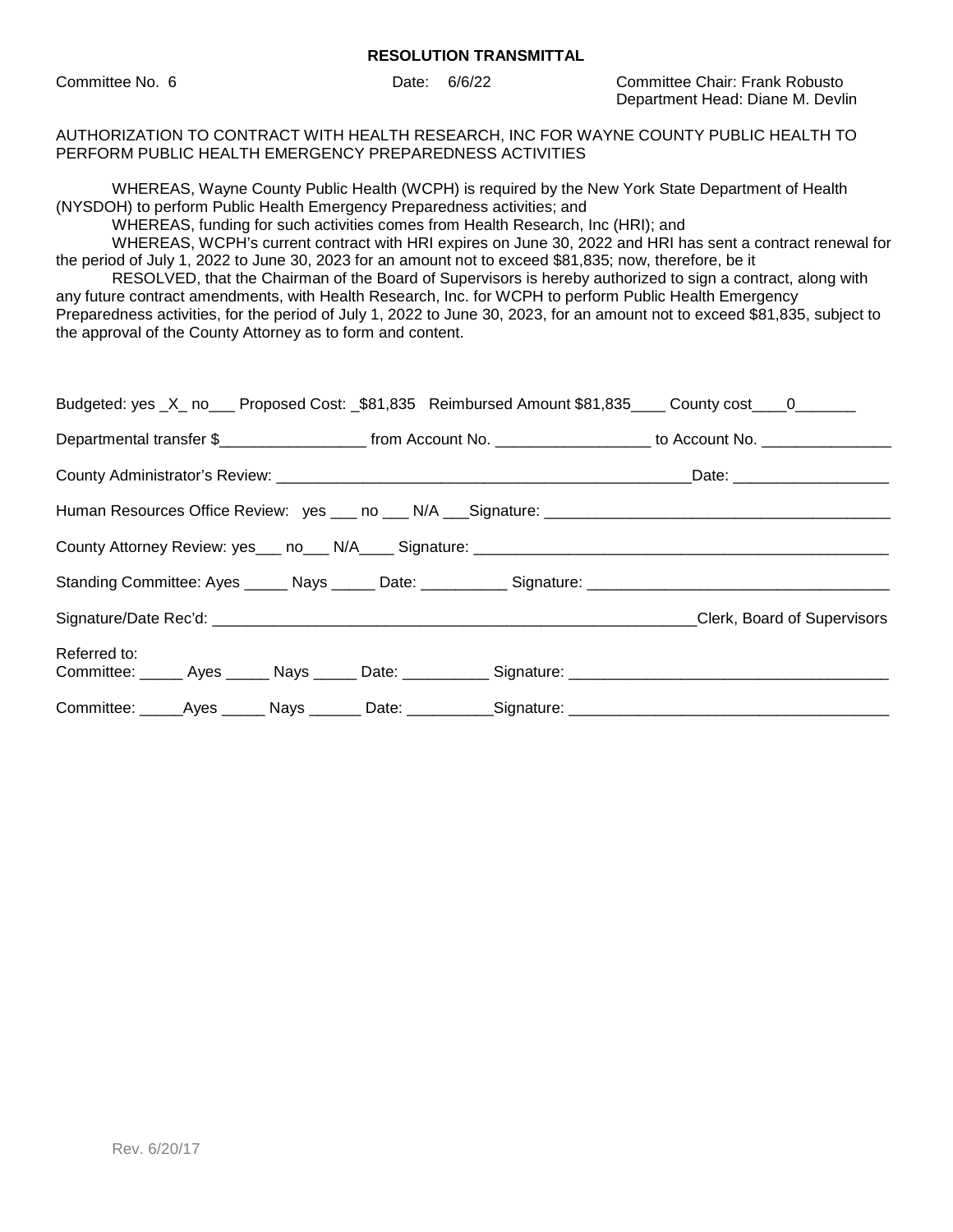Committee No. 6 Date: 6/6/2022 Committee Chair: Frank Robusto Department Head: Diane M. Devlin

AUTHORIZATION TO EXECUTE A CONTRACT WITH OSWEGO CITI BOCES FOR THE PROVISION OF VISION THERAPY SERVICES FOR CHILDREN WITH HANDICAPPING CONDITIONS FOR WAYNE COUNTY PUBLIC HEALTH DEPARTMENT

WHEREAS, pursuant to Section 4410 of the Education Law, Wayne County Public Health (WCPH) is required to contract with providers of Related Services for children with handicapping conditions; and

WHEREAS, WCPH wishes to contract with Oswego CiTi BOCES for the provision of Vision Therapy Services for the period of July 1, 2020 to June 30, 2021 at the following rates:

Vision Therapy \$143.13 / .5 hour

- Consultation \$285 / consult
- Evaluation \$435 / evaluation

now, therefore be it

RESOLVED, that the Chairman of the Board of Supervisors is hereby authorized to execute a contract with Oswego County BOCES, and sign any future contract amendments, for the period of July 1, 2022 to June 30, 2023 for the provision of Vision Therapy services at \$143.13 / .5 hour session, Consultation - \$285 / consult, and Evaluation - \$435 / evaluation, subject to the approval of the County Attorney as to form and content and meeting insurance requirements.

|              |  | Budgeted: yes _x_ no___ Proposed Cost: ____0_______ Reimbursed Amount ___________ County cost ____0_______            |                             |  |
|--------------|--|-----------------------------------------------------------------------------------------------------------------------|-----------------------------|--|
|              |  | Departmental transfer \$________________________ from Account No. ____________________ to Account No. _______________ |                             |  |
|              |  |                                                                                                                       |                             |  |
|              |  |                                                                                                                       |                             |  |
|              |  |                                                                                                                       |                             |  |
|              |  |                                                                                                                       |                             |  |
|              |  |                                                                                                                       | Clerk, Board of Supervisors |  |
| Referred to: |  |                                                                                                                       |                             |  |
|              |  | Committee: _____Ayes ______ Nays _______ Date: ___________Signature: ______________________________                   |                             |  |